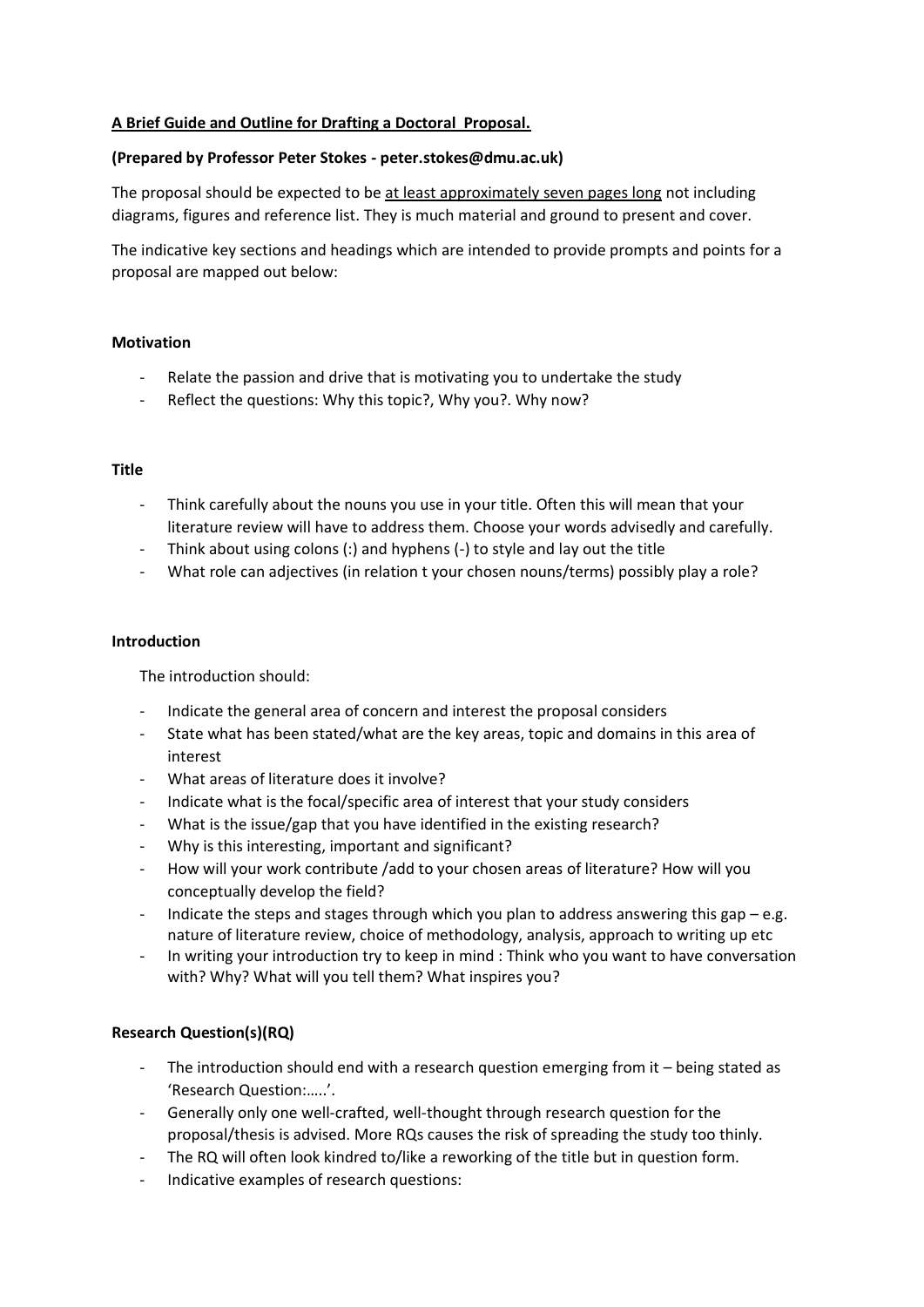- o *What are the transforming issues and challenges surrounding retail parks in the Manchester area – the role of the family as a consumer unit?*
- o *To what extent, and in what ways, does distributive leadership in an engineering context impact on employee engagement?*
- o *To what extent are e-mail marketing tools an important factor in relationship marketing within the UK IT retail market?*

## **Literature Review**

- The literature review should respond to your research question.
- Based on the terms you have employed in your research question and title.
- Moving from a general literature to a focal literature discussion the literature should identify and target specific bodies of literature. Sometimes a study will merge or span a number of literatures. Examples of (and there are literally hundreds of possibilities) might include, innovation, agility, strategy, organizational commitment, well-being, non-market mechanisms, moral identity, micro-foundations, change management, identity, employee relations, pricing strategies or organizational ambidexterity. The way to decide on your direction is initially to scan literatures and topics, see the recurrent themes and what seems relevant to your thesis and most importantly what piques your interest.
- Start with broad general observations (referenced) and move progressively to narrowing down that argument to focus on your specific area of interest.
- Identify the historical narrative and evolution of the writing in your chosen area.
- Your literature review should identify the key/salient authors and commentators in your chosen/identified field.
- What are the key themes/issues and debates in the area?
- What are the respective and competing/complementary schools of thought?
- What are the methodological commitments and positions of these schools?
- What are the emerging leading-edge positions in the literatures under discussion?
- Remember to argue your own position/argument through the literature  $-$  do not fall into the trap of simply describing the literature.
- Remember to reference sufficiently, constantly, adequately and in the correct format (Harvard is recommend).
- Ensure you provide at least an initial definition of any term at the first point of it being mentioned in you text/argument. This can be done briefly in a well-crafted, referenced sentence.
- Ensure you do not just relate and describe the literature. This is a common error. This has the risk of providing just a list of different commentators writings and positions. It is imperative and vital that you undertake critical analysis on the materials you chose to introduce into your review.
- Try to figure out what literature you need to read to be able to answer your research question.

### **Methodology and Research Design**

- Provide an opening general coverage and appreciation of the general methodological positions from which it is possible to choose e.g.: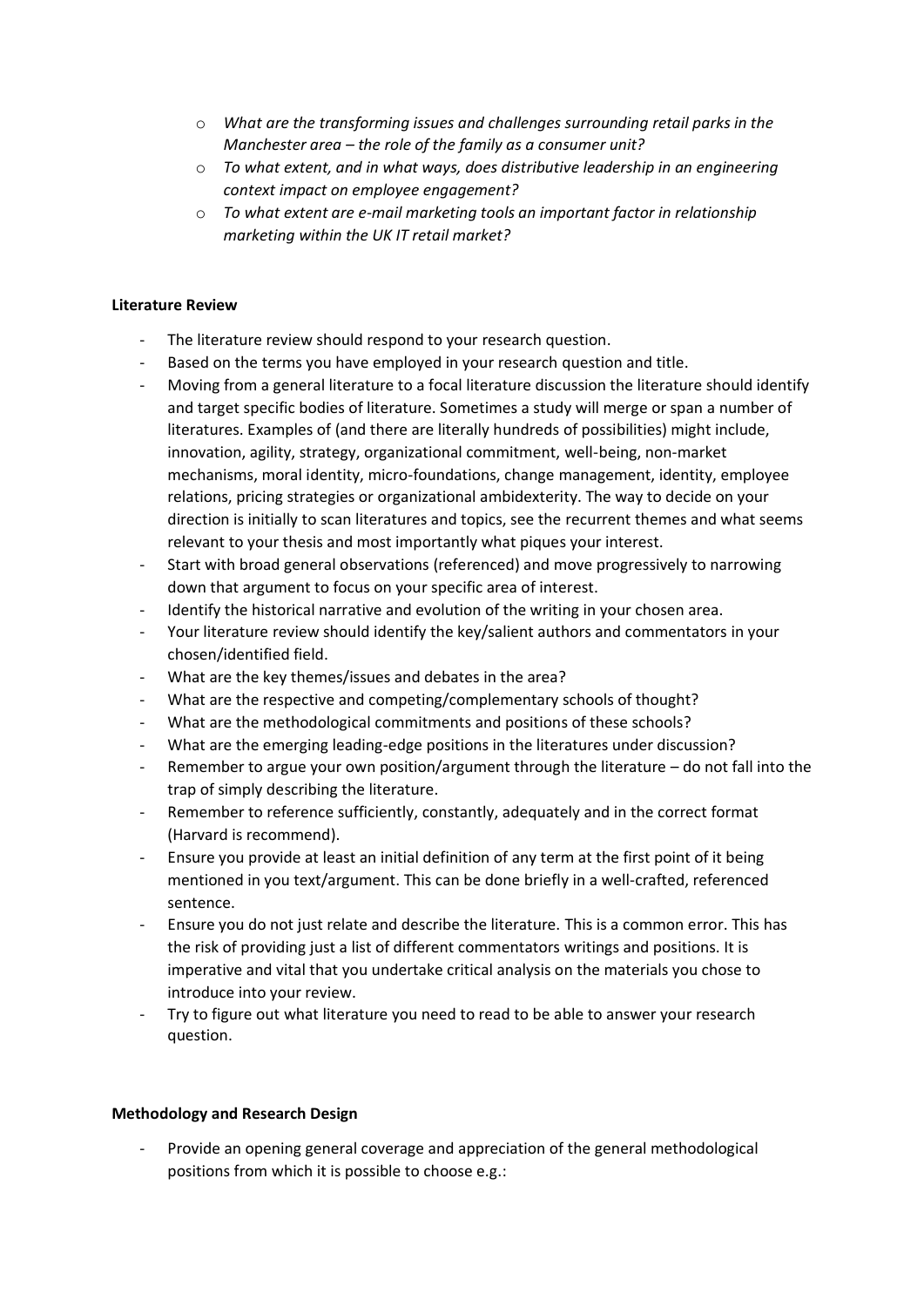inductive/deductive…interpretivist/positivist …. These are the most popular/common broad positions – you may in fact also identify an interest in additional alternative choices including for example: critical theory or postmodernism, or post-positivism etc.

- Chose and discuss the methodology/methodological approach you will adopt for your study – why have you chosen this? How will it fit and operate with your study? What are the limitations of your chosen methodological approach in relation to your study?
- Why did you not choose and use other methodological approaches? Provide reasons.
- In relation to, and within your chosen methodology, what specific research methods are your planning to use? What are the features/characteristics of these methods? How do they relate to you study? What limitations might your chosen methods have?
- Constantly use relevant references throughout. Often research methodology references tend to come from text books rather than articles.
- Be clear regarding what kind of data you need to generate in order to be able to answer your research question.
- How will you secure access to data for your data collection? What will be the obstacles and how will you overcome them? What process for this will you design in and develop?

# **Approach to Analysis**

- What analytical approach/framework will you use? For example, Thematic Analysis (inductive) or statistical approaches (deductive) … or some other approach?
- To what extent will your work develop qualitative or quantitative data? What analytical techniques will you use to process and analyse these data?

### **Approach to Writing Up**

- What will be the structure of your document?
- The typical structure of course would include an expanded form of what we have laid out here in the headings of this proposal document – abstract, introduction, literature review, research methodology, ethical considerations, findings and analysis, discussion, social and practical implications and contributions, conclusion references, appendices.
- However in addition and within such structures you may also employ approaches such as  $$ many possibilities are available - writing a case study, using stories and storytelling, ethnography, critical incident analysis, discourse analysis, post-structuralism, postmodernism and these too might influence the shape of how you write and present your thesis.

### **Ethical Considerations**

- This should provide a fulsome account of the ethical issues the faculty and case organizational procedures with which you will need to engage.
- The typical issues surrounding ethical considerations informed consent, your own safety in the research process/ in the field.
- Data storage considerations and issues be mindful of UK law of for example GDPR.